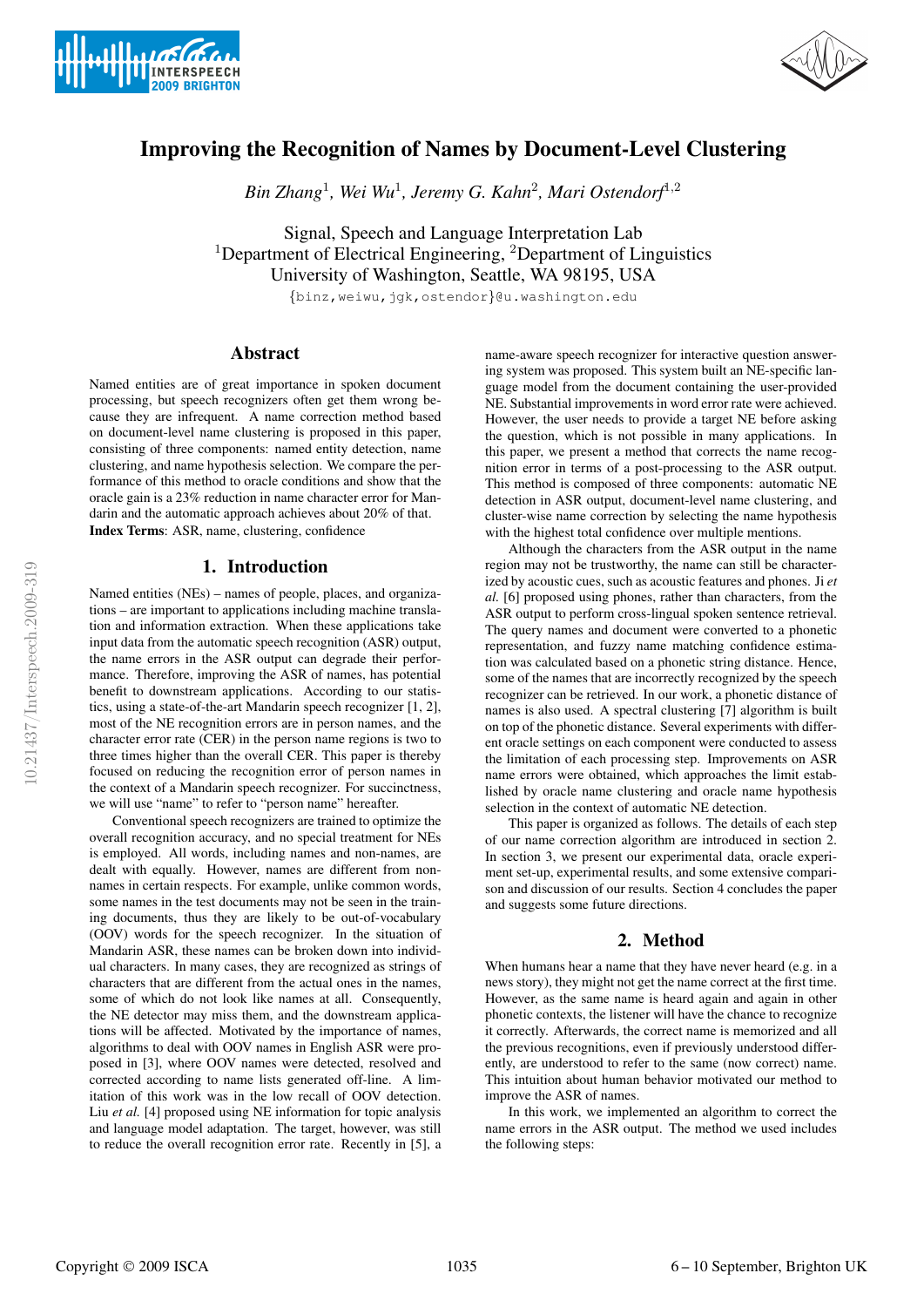- 1. Automatically detect the names in the ASR output of a document.
- 2. Cluster these names based on their acoustic similarity.
- 3. Force the names in a cluster to be consistent using confidence-weighted voting.

The three major components that correspond to these steps will be discussed in detail in the following sections.

#### 2.1. Named entity detection

The NE tags are from the output of the Mandarin NE detection system described in [8]. It is built on a hidden Markov model NE tagger, and it also uses other information in rescoring, including co-reference, relation, mention and semantic role. It also provides English translations of the names. This NE detection system has good performance on text data. On ASR output, however, the performance drops due to the ASR errors. This system is capable of detecting multiple types of NEs including person, geo-political entity, organization and location. Only the tags of the person type are used in this paper.

#### 2.2. Document-level name clustering

Our hypothesis is that names with sufficient acoustic similarity in the same document should all refer to the same person. Based on this assumption, all the names detected in a document are clustered according to acoustic similarities. Since name hypotheses have different lengths, we represent the names in a document in terms of their pairwise distances rather than as vector elements. Because of the representation, we use graph-based rather than centroid-based clustering.

The distance is based on the phone sequence, instead of directly on acoustic features, $<sup>1</sup>$  to normalize out variation across</sup> speakers and accents. A phonetic distance matrix is created based on the phonetic distances of all the pairs of names in a document. Given two phone strings  $p_i$  and  $p_j$  of two names  $n_i$ and  $n_i$ , respectively, to compute the phonetic distance  $d_{ij}$ , we use the Levenshtein edit distance between the two phone strings via dynamic programming. A weighted edit distance based on a phonetic confusion matrix [9] did not seem to improve the performance.

Given a distance matrix, a fully connected similarity graph with the nodes being the name phone strings can be constructed. The similarity between nodes  $p_i, p_j$  is computed by mapping the distances to real values between 0 and 1 using an exponential function

$$
s(p_i, p_j) = \exp(-d_{ij}).\tag{1}
$$

A standard approach to graph-based clustering is spectral clustering [7]. The spectrum of the graph reveals the underlying clusters. The procedure of this clustering algorithm is as follows. First, the eigenvalues of the graph Laplacian are extracted, and an  $n \times k$  matrix V containing the first k eigenvectors is obtained, where  $n$  is the number of nodes, and  $k$  is the predicted number of clusters. Next, the rows of  $V$  are normalized to form a new matrix  $U$  with the same dimension [10]:

$$
u_{ij} = \frac{v_{ij}}{\sqrt{\sum_k v_{ik}^2}}.\tag{2}
$$

Finally, a bottom-up agglomerative clustering is carried out on the rows of U.

In general, the determination of the number of clusters  $k$ is not easy. Researchers have used the "eigen gap" concept [7] to locate the first large gap in eigenvalues which indicates the number of clusters. However, it did not work well in our experiments. We count the eigenvalues with magnitude below a threshold  $\theta$  to set k in this paper.  $\theta$  is adjusted to yield the smallest global clustering error on a development set. This simple determination of the number of clusters also makes spectral clustering attractive in our application.

#### 2.3. Name hypothesis selection

Once the membership of each name to each cluster is determined, we enforce consistency of names in clusters with more than one mention. Since in real applications, the correctness of the name hypotheses is unknown, we choose the best name hypothesis using a confidence measure-based majority voting.

In the ASR output, each word is assigned a confidence measure. It is computed based on the geometric mean of characterlevel confusion network posteriors. The confidence measure of word  $w_i$  can be approximately considered as the probability of  $w_i$  being correctly recognized. Assuming there are  $m$ name hypotheses  $N = \{n_1, \ldots, n_m\}$  in a name cluster, and the unique elements in N form the set  $\hat{N}$ , the best name hypothesis is picked using

$$
n^* = \underset{n \in \hat{N}}{\operatorname{argmax}} \sum_{i: n_i = n} c_i,\tag{3}
$$

where  $c_i$ ,  $i = 1, \ldots, m$ , are the confidence measures of the names.

# 3. Experiments

In order to get good performance in name correction, all the three components described above should ideally achieve satisfactory performance. However, this is not exactly the case. For example, the NE detection system itself is very complicated, and NE detection on errorful ASR output, which does not have very good accuracy, is still an open research topic. The performance concern in clustering and confidence measure estimation is not as big as in NE detection, but any inaccuracy will inevitably degrade the overall performance of name correction. According to our statistics, the equal error rate of the ASR confidence measure on the data used in this experiment is about 20%. To find out more about where the performance limit of this method is, we conducted experiments with different combinations of "automatic" vs. "oracle" conditions for each component. The oracle components are defined as follows.

- Oracle NE detection This NE detection is based on human labels. The ASR reference is labeled by human in advance, and is aligned to the ASR hypothesis. The oracle NE detector simply looks up the ASR hypothesis and the alignments, and returns the name hypotheses which are aligned to the labeled names in the ASR reference.
- Oracle name clustering This name clustering in the ASR hypothesis is simply the clustering of the names based on the reference strings which they are aligned to. That is to say, in a document, the names in the ASR hypothesis with the same corresponding reference strings are put in the same cluster.
- Oracle name hypothesis selection As we have aligned the ASR hypothesis with the ASR reference, the number of

<sup>&</sup>lt;sup>1</sup>We tried computing the similarity of cepstral feature sequences of words using dynamic time warping, but performance was worse than for phones, particularly in determining the correct number of clusters.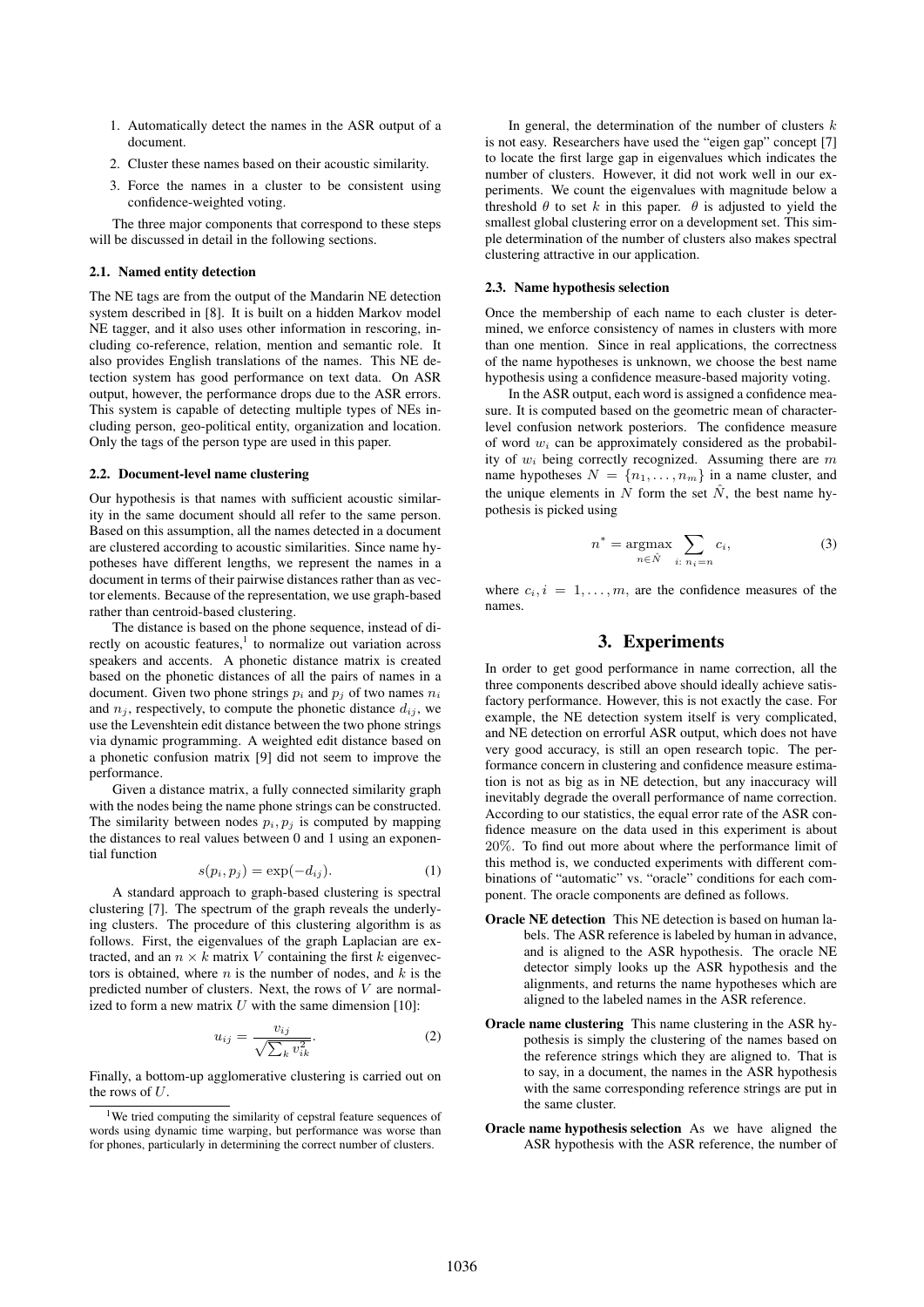character errors of each name hypothesis can be computed. The best name hypothesis in a cluster is then chosen to be the one with the fewest errors.

#### 3.1. Data

We used the Mandarin ASR output from the dev, test, and eval sets of the Nightingale team in the Global Autonomous Language Exploitation (GALE) 2008 evaluation. The dev and test sets were not released by the Linguistic Data Consortium (LDC), but compiled from the LDC released eval06, dev07, and dev08. There are two genres for each data set, namely broadcast news (BN) and broadcast conversation (BC). The ASR output is used for machine translation and information extraction. The automatically generated NE tags, confidence measures, and phone information are embedded in the automatically annotated ASR output. The names in the ASR reference are hand labeled. Table 1 shows the statistics of the data.

Table 1: Statistics of the data

| Data set              | $#$ docs | #names | #names<br>per doc | #mentions<br>per name |  |
|-----------------------|----------|--------|-------------------|-----------------------|--|
| $dev08$ BN            | 35       | 164    | 4.7               | 2.0                   |  |
| dev08 BC              | 35       | 103    | 2.9               | 1.5                   |  |
| $test08$ BN           | 34       | 173    | 5.1               | 2.1                   |  |
| test08 BC             | 34       | 86     | 2.5               | 2.2                   |  |
| eval08 BN             | 39       | 99     | 2.5               | 2.0                   |  |
| eval <sub>08</sub> BC | 34       | 59     | 1.7               | 1.4                   |  |
| Average               | 35       | 114    | 3.2               | 1.9                   |  |

The number of names in BN data is almost twice as many as in BC data. Since we want to run clustering on the document level, the number of names per document should be at least greater than one. The mentions of a name also need to be more than once for that name to be possibly corrected. Ideally, larger numbers of names per document and mentions per name are better for forming clusters, but this algorithm can perform well even if these numbers are small. The average number of mentions per name is about two. However, its distribution is not uniform (Fig. 1). Due to the GALE evaluation paradigm, reference transcripts are only available for manually segmented sections (called "snippets") of a program. Most snippets are less than two minutes, consistent with the length of short news updates. The longer news commentary would potentially have more names per document and mentions per name.



Figure 1: The distribution of the number of mentions categorized by genres, from dev08, test08 and eval08 sets.

### 3.2. Recognition and named entity system

Our ASR system is the multi-pass, multi-system-combined Mandarin speech recognizer described in [1, 2]. This system employs acoustic features including Mel-frequency cepstral coefficients, multi-layer perceptron, perceptual linear prediction, and smoothed pitch features. Maximum likelihood training, minimum phone error (MPE) training, and feature space MPE transform are used in acoustic model training. Cross-adaptation is applied for speaker adaptation. It also uses static and dynamic language adaptation. This system has very good overall performance. Its CER on the LDC released dev08 is 2.6% for BN, 12.1% for BC, and 7.5% on average.

To evaluate the performance of the first stage, name detection, we evaluate the NE detection on ASR output only looking at the extent of the detected names, rather than their content. The average performance of automatic NE detection on all data sets is: 98% precision, 54% recall, and 68% F-measure. It is tuned towards high precision in part to meet the needs of information extraction and machine translation. In addition, ASR errors tend to impact recall more than precision.

#### 3.3. Experimental results

Experiments were carried out with all eight combinations of oracle and automatic components. Since the names only account for a small fraction of all the characters in the data, measuring overall CER is not appropriate. Hence, the CERs of the reference and detected names in different test sets are listed in table 2. When computing name CER, we used the union of the names that are hand labeled or automatically detected, so that the experimental results of oracle and automatic components are comparable. Therefore, the "name CER" includes a small amount of words that are actually not names in the reference.

Since we use unsupervised clustering, and the NE detection and confidence measure are all extracted from the annotated ASR output, no training is needed. However, the threshold  $\theta$ that controls the determination of the number of clusters still needs to be set. It was set to a value of  $\theta = 0.3$ , based on the minimization of clustering error on the dev08 BN and BC sets.

#### 3.4. Discussion

In the following we refer to different oracle experiments by their experiment IDs, which can be found in the first row of table 2. Comparing experiments 8 and 9, we see the average name CER is reduced from 22.2% to 21.3% (relative reduction 4%). The biggest name CER reduction is observed on test08 BC, from 22.9% to 20.0% (relative reduction 12%). None of the data sets have name CER worsened. From experiments 1 and 9, we can see if every component of our algorithm uses oracle information, about 23% of the ASR name error can be corrected. This is the limit of the possible name recognition improvement using this method, which is constrained by the number of the wrong name hypotheses that have correct recognitions elsewhere in the same document. These name hypotheses account for about 17% of all the names. The automatic algorithm is achieving 19% of the oracle amount.

By comparing the results within different oracle settings, we have the following observations:

• The biggest single component degradation in moving from oracle to automatic (compare 1 vs. 2, 3 and 5, with average absolute name CER change +0.7%, +2.9% and +3.8%) is for NE detection (5), as expected because of